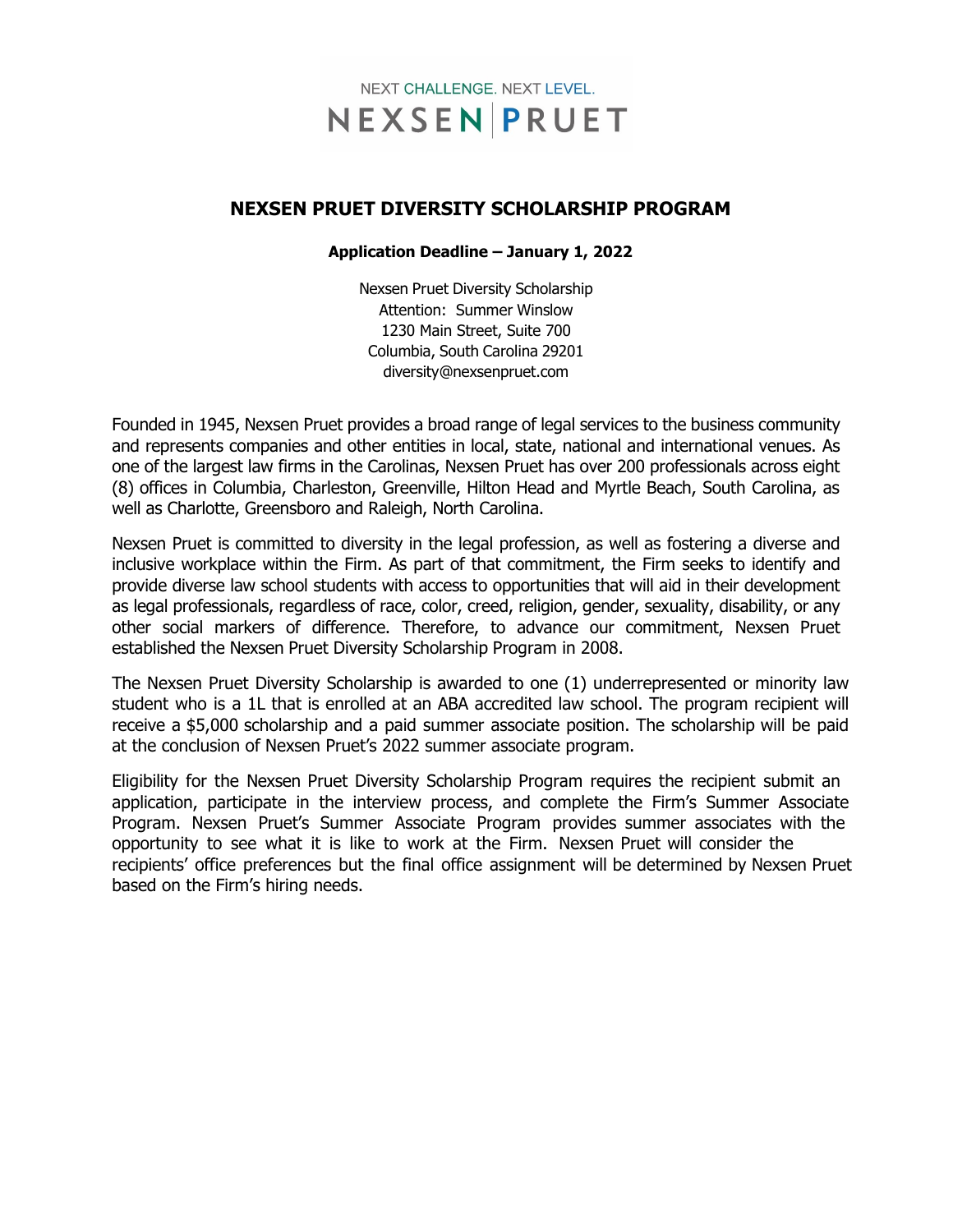

# **NEXSEN PRUET DIVERSITY SCHOLARSHIP PROGRAM TIMELINE**

(Subject to change, as needed)

| <b>Application Open</b>         |  | November 17, 2021                      |
|---------------------------------|--|----------------------------------------|
| Application Submission Deadline |  | January 1, 2022                        |
| Interviews                      |  | January 17, 2022 -<br>January 31, 2022 |

### **Please submit the following to [diversity@nexsenpruet.com:](mailto:diversity@nexsenpruet.com)**

- 1. Completed application.
- 2. Current law school transcript.
- 3. Current resume.
- 4. Brief essay, 750 words or less, describing (1) your reasons for pursuing a legal career; (2) your interest in private practice in the Carolinas; and (3) any obstacles that the Nexsen Pruet Scholarship Program will help you overcome.